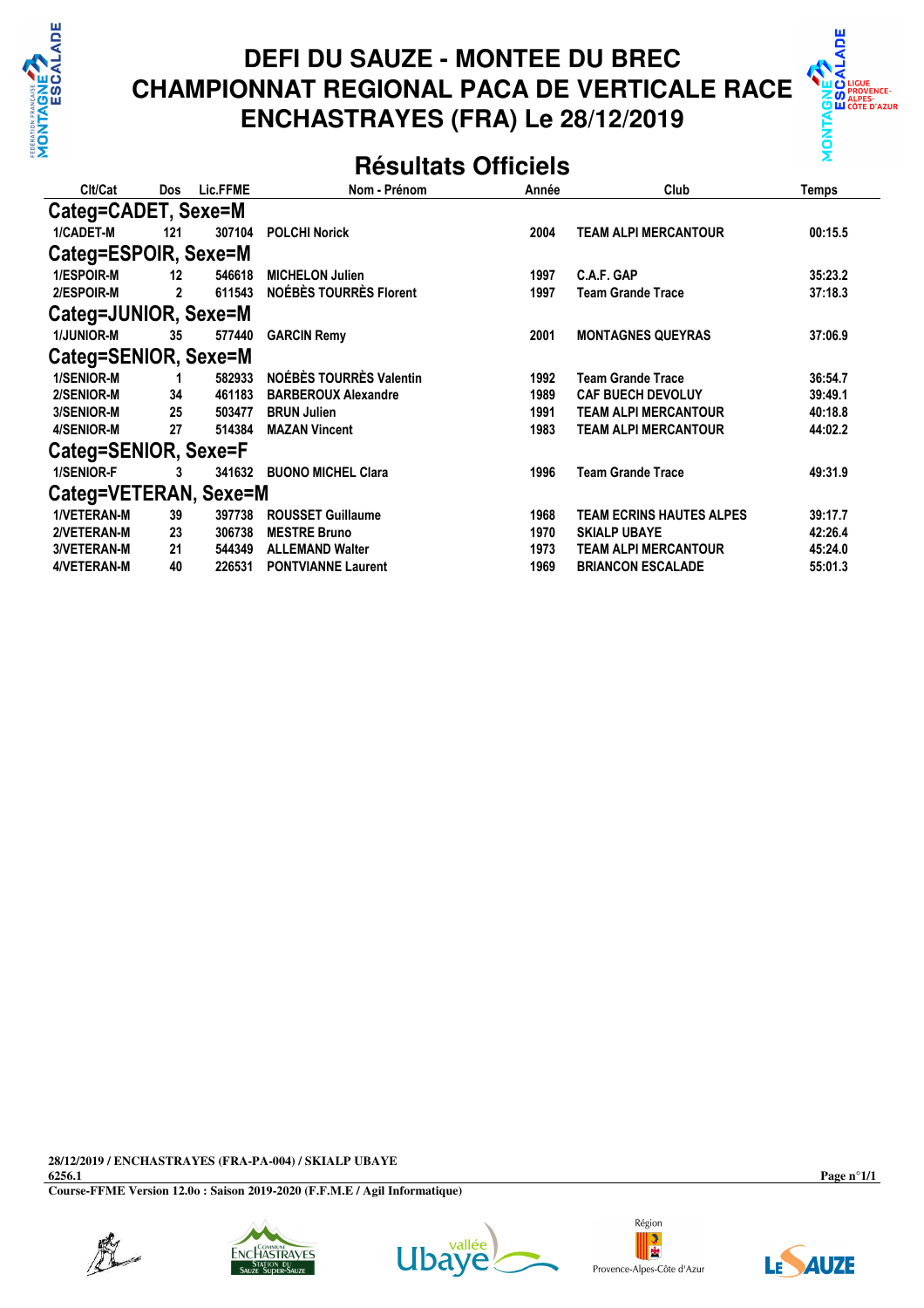

## **DEFI DU SAUZE - MONTEE DU BREC VERTICALE RACE ENCHASTRAYES (FRA) Le 28/12/2019**



#### **Résultat Scratch définitif**

| Clt              | Dos            | Lic.FFME | Nom - Prénom                  | Année | Club                          | <b>Tps Tot</b> | Pénalité | Info Pénalité |
|------------------|----------------|----------|-------------------------------|-------|-------------------------------|----------------|----------|---------------|
| 1                | 4              |          | <b>EYDALLIN Matteo</b>        | 1985  | <b>CS Eserino</b>             | 34:55.1        |          |               |
| 2                | 12             | 546618   | <b>MICHELON Julien</b>        | 1997  | C.A.F. GAP                    | 35:23.2        |          |               |
| 3                | 11             | 284571   | <b>GUDEFIN Yann</b>           | 1986  | <b>CLUB DES SPORTS DE MER</b> | 35:49.0        |          |               |
| 4                | 1              | 582933   | NOÉBÈS TOURRÈS Valentin       | 1992  | <b>Team Grande Trace</b>      | 36:54.7        |          |               |
| 5                | 35             | 577440   | <b>GARCIN Remy</b>            | 2001  | <b>MONTAGNES QUEYRAS</b>      | 37:06.9        |          |               |
| 6                | $\mathbf{2}$   | 611543   | <b>NOÉBÈS TOURRÈS Florent</b> | 1997  | <b>Team Grande Trace</b>      | 37:18.3        |          |               |
| 7                | 13             | 371730   | <b>PONCET David</b>           | 1970  | <b>CLUB DES SPORTS DE MER</b> | 38:45.3        |          |               |
| 8                | 10             | 565107   | <b>GARCIN Victor</b>          | 2000  | <b>TEAM ISERE MONTAGNE</b>    | 38:53.8        |          |               |
| $\boldsymbol{9}$ | 39             | 397738   | <b>ROUSSET Guillaume</b>      | 1968  | <b>TEAM ECRINS HAUTES ALP</b> | 39:17.7        |          |               |
| 10               | 34             | 461183   | <b>BARBEROUX Alexandre</b>    | 1989  | <b>CAF BUECH DEVOLUY</b>      | 39:49.1        |          |               |
| 11               | 18             |          | <b>LEBRUN Nicolas</b>         | 1973  |                               | 39:59.4        |          |               |
| 12               | 6              |          | <b>OLIVERO Esteban</b>        | 2001  |                               | 40:18.6        |          |               |
| 13               | 25             | 503477   | <b>BRUN Julien</b>            | 1991  | <b>TEAM ALPI MERCANTOUR</b>   | 40:18.8        |          |               |
| 14               | 29             |          | <b>PAROLA Giancarlo</b>       | 1973  | <b>CLUB VALLE STURA</b>       | 40:30.3        |          |               |
| 15               | 23             | 306738   | <b>MESTRE Bruno</b>           | 1970  | <b>SKIALP UBAYE</b>           | 42:26.4        |          |               |
| 16               | 28             |          | <b>TOMATIS Katia</b>          | 1981  | <b>TRE RIFUGI</b>             | 42:36.2        |          |               |
| 17               | 32             |          | <b>IAVELLI Gianluca</b>       | 1983  | <b>SC3 RIFUGI</b>             | 42:36.4        |          |               |
| 18               | 14             | 26709    | <b>FAVRE Corinne</b>          | 1970  | <b>CLUB DES SPORTS DE MER</b> | 42:48.4        |          |               |
| 19               | 26             | 582873   | <b>JAGERCIKOVA Marianna</b>   | 1985  | C.A.F. GAP                    | 43:00.8        |          |               |
| 20               | 38             |          | <b>ALLUIS François</b>        | 1982  |                               | 43:21.2        |          |               |
| 21               | 31             |          | <b>TROGLIA Luca</b>           | 1987  | <b>SC TRE RIFUGI</b>          | 43:31.8        |          |               |
| 22               | 16             |          | <b>GABISON Luc</b>            | 1992  |                               | 43:36.3        |          |               |
| 23               | 27             | 514384   | <b>MAZAN Vincent</b>          | 1983  | <b>TEAM ALPI MERCANTOUR</b>   | 44:02.2        |          |               |
| 24               | 33             |          | <b>TURCAT Emeric</b>          | 1987  |                               | 44:10.4        |          |               |
| 25               | 21             | 544349   | <b>ALLEMAND Walter</b>        | 1973  | <b>TEAM ALPI MERCANTOUR</b>   | 45:24.0        |          |               |
| 26               | 19             |          | <b>CANTAMESSA Giuseppe</b>    | 2002  | Val Vermenagna                | 45:42.3        |          |               |
| 27               | 15             |          | <b>BOUJENAH Sébastien</b>     | 1991  |                               | 46:06.1        |          |               |
| 28               | 5              |          | <b>INFANTE Vincenzo</b>       | 1979  |                               | 46:16.4        |          |               |
| 29               | 30             |          | <b>DEGIOANNI Andrea</b>       | 1974  | <b>CLUB VALLE STURA</b>       | 46:29.0        |          |               |
| 30               | 36             |          | <b>URLI Pierre</b>            | 1953  |                               | 48:12.0        |          |               |
| 31               | 9              |          | <b>CHABAUD François</b>       | 1971  |                               | 49:12.6        |          |               |
| 32               | 3              | 341632   | <b>BUONO MICHEL Clara</b>     | 1996  | <b>Team Grande Trace</b>      | 49:31.9        |          |               |
| 33               | $\overline{7}$ |          | <b>CORBON Frédo</b>           | 1965  |                               | 52:51.5        |          |               |
| 34               | 40             | 226531   | <b>PONTVIANNE Laurent</b>     | 1969  | <b>BRIANCON ESCALADE</b>      | 55:01.3        |          |               |
| 35               | 17             |          | <b>BORRELLY Alexandra</b>     | 1975  |                               | 55:54.0        |          |               |
| 36               | 24             |          | <b>GARCIN Bernard</b>         | 1970  |                               | 58:20.9        |          |               |
| 37               | 37             |          | <b>KRUMENACKER Alain</b>      | 1956  |                               | 1h04:53.1      |          |               |
| 38               | 22             |          | <b>DARRIOULAT David</b>       | 1971  |                               | 1h05:09.4      |          |               |
| 39               | 8              |          | <b>PERIES Damien</b>          | 1981  |                               | 1h09:37.6      |          |               |
|                  |                |          |                               |       |                               |                |          |               |

**28/12/2019 / ENCHASTRAYES (FRA-PA-004) / SKIALP UBAYE**

**6256.1 Course-FFME Version 12.0o : Saison 2019-2020 (F.F.M.E / Agil Informatique)** **Page n°1/1**